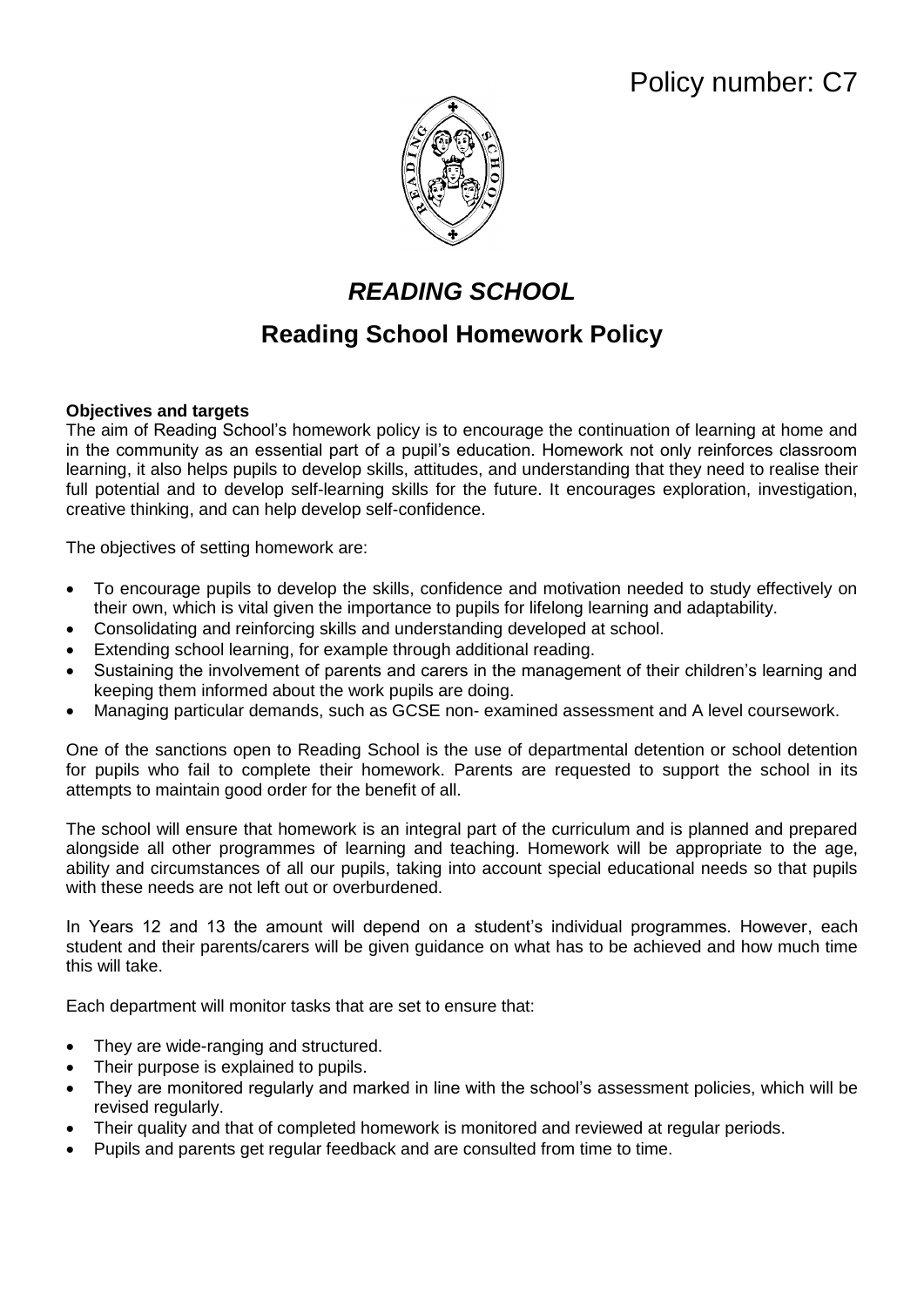## **Staff responsibilities**

Teachers are expected to:

- Set homework of appropriate duration at the time specified in the homework timetable.
- Set differentiated tasks that provide a suitable challenge for all pupils in a class.
- Avoid setting homework in the final few minutes of a lesson.
- Avoid the regular setting of 'finish classwork' type work as a homework task.

Teachers are not expected to mark every piece of homework, nor are they expected to always set formal written tasks. Teachers are expected to monitor the completion of homework by pupils. The following list gives an indication of the range of tasks that might be set:

- Investigations and simple experiments.
- Research.
- Reading more about a topic rather than revising notes already given.
- Drawing and designing.
- Interviews and surveys.
- Word processing.
- **Essay writing or drafting reports.**
- Making a model
- Preparation for controlled assessments

Heads of Department are expected to:

- Lead their teams in discussing and developing homework tasks.
- Monitor the setting of homework by all members of their team.
- Monitor the quality and appropriateness of homework set by the members of their team.
- Report on the efficacy of their arrangements for homework in their annual review to governors.

Tutors are expected to:

 Ensure that the members of their tutor groups understand the homework timetable and how the school expects the homework record book to be organised.

#### **Pupil responsibilities**

Pupils will need to:

- Demonstrate a commitment to spending an allocated time doing the tasks set.
- Complete homework tasks to the best of their ability within the appropriate length of time
- Hand the work back on time either in class or the appropriate collecting place.
- Pupils should get in to the habit of doing homework on the night it is set and designating a regular homework time.

#### **Parental responsibilities**

Parents, carers or guardians, and those in Boarding supporting prep, will encourage and monitor homework by:

- Providing a reasonably quiet, suitable place in which their son can do their homework (as far as possible).
- Making it clear to their son that they value homework and support the school in explaining how homework can help them make progress at school.
- Encouraging their son and praising them when they have completed their homework for their effort.
- Expecting deadlines to be met and checking that they are.

Parents/carers should always inform the school if an issue arises.